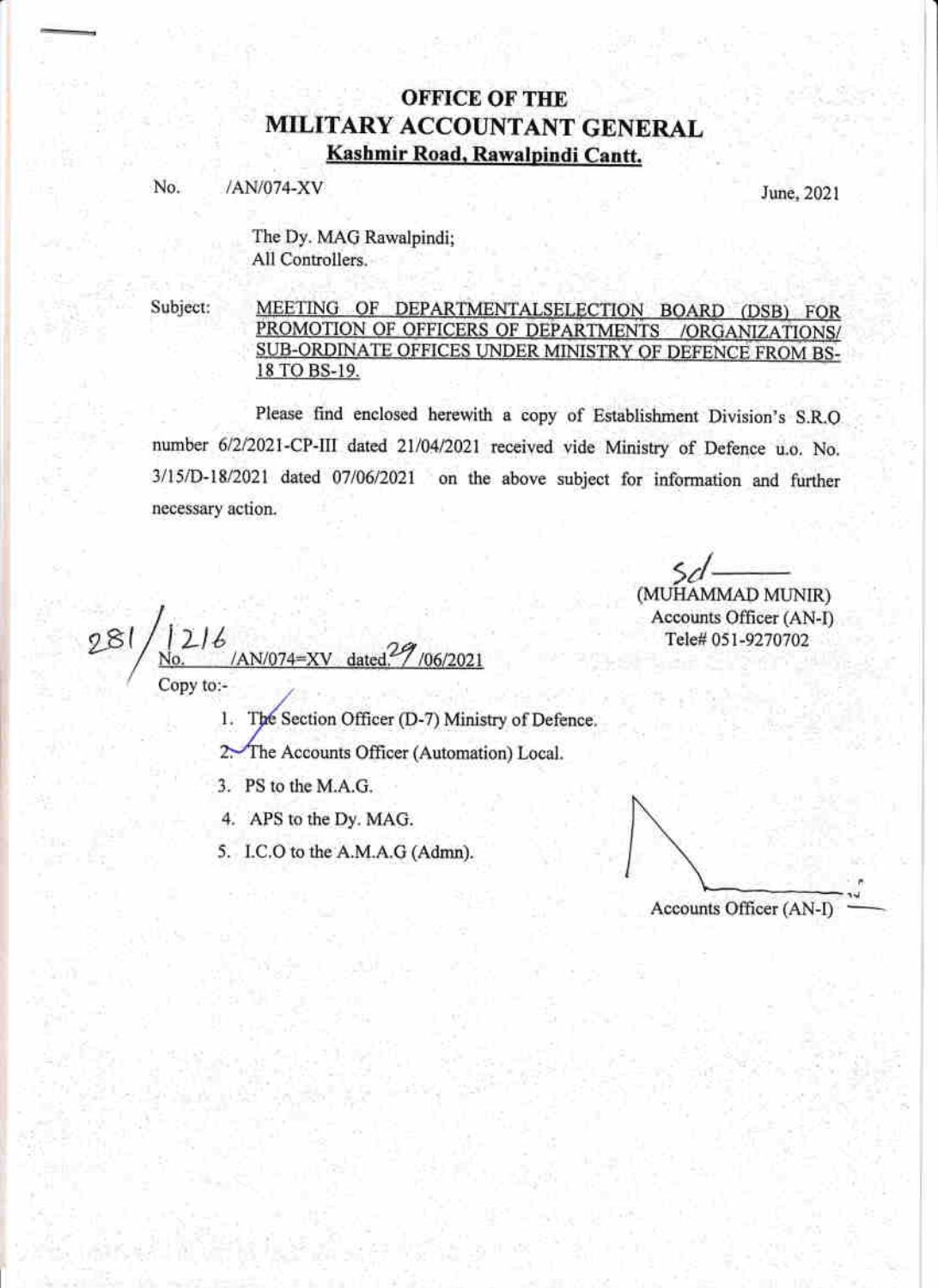

Enclosed please find herewith composition of DSB vide copy of  $2.$ Establishment Division's S.R.O. number 6/2/2021-CP-III dated 21st April, 2021, for information and further necessary action.

(Hannan Ishfa Section Officer

MAG, Pakistan Military Accounts Deptt, Rawalpindi Survsyor General, Survey of Pakistan, Rawalpindi DG, Military Lands & Cantonments, Rawalpindi DG, Pakistan Armed Services Board, Rawalpindi DG, Pakistan Maritime Security Agency, Karachi DC, FGEIs (C/G) Directorate, Rawalpindi Die Gen. ISI, Islamabad Director (Admin) JSHQ, Chaklala, Rwp SI) Die (SD-1), GHQ, Rwp Director (Admin), NHQ. Islamabad Director (Admin). AHQ. Islamabad

Min of Def u.o. No. 3/15/D-18/2021 dated 7th June, 2021

Copy also for information:-

- i. JS-I, JS-II, JS-IV, JS-VII, DS (Army-C),
- ii. SO to AS-I, SO to AS-II, SO to AS-III,
- iii. APS to JS-III

Orange Mary

ì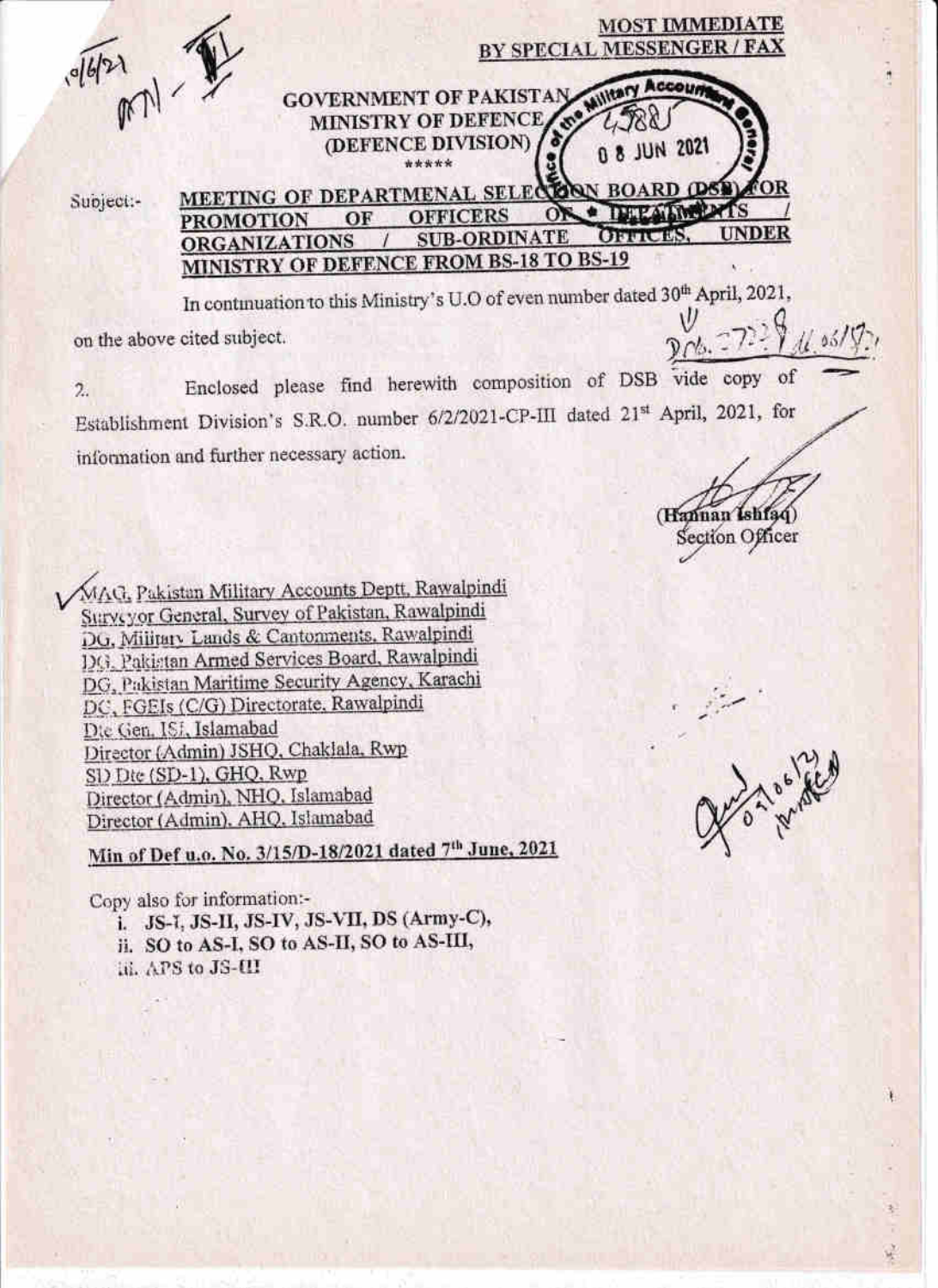$\frac{M - 302}{L - 7646}$ **REGISTERED No.** 

t

vien motor module to





## **EXTRAORDINARY** PUBLISHED BY AUTHORITY

### ISLAMABAD, TUESDAY, MAY 4, 2021

PART III

Other Notifications, Orders, etc.

#### **GOVERNMENT OF PAKISTAN CABINET SECRETARIAT** (Establishment Division)

#### **NOTIFICATION**

#### Islamabad, the 21st April, 2021

No. 6/2/2021-CP-III.-In terms of Section 2 (1)(h) of Civil Servants Act, 1973 read with Rule-2(b) of the Civil Servants (Appointment, Promotion and Transfer) Rules, 1973, and under Rule 3(1) of Civil Servants Promotion (BPS-18 to BFS-21) Rules, 2019, the Prime Minister has approved the following composition of Departmental Selection Board (DSB) for promotion of Federal Civil Servants from BS-18 to BS-19 under the Federal Government:-

|            | Secretary of the administrative Ministry/ Division<br>concerned                                         | Chairman |
|------------|---------------------------------------------------------------------------------------------------------|----------|
| $\sqrt{2}$ | A representative of Establishment Division not<br>below BS-21.                                          | Member:  |
| 3.         | Head of the respective Department in case of posts<br>in Attached Departments and Sub-ordinate Offices. | Member   |

 $(643)$ 

Price : Rs. 5.00

**CALL MINABILITY** 

[616(2021)/Ex. Gaz.]